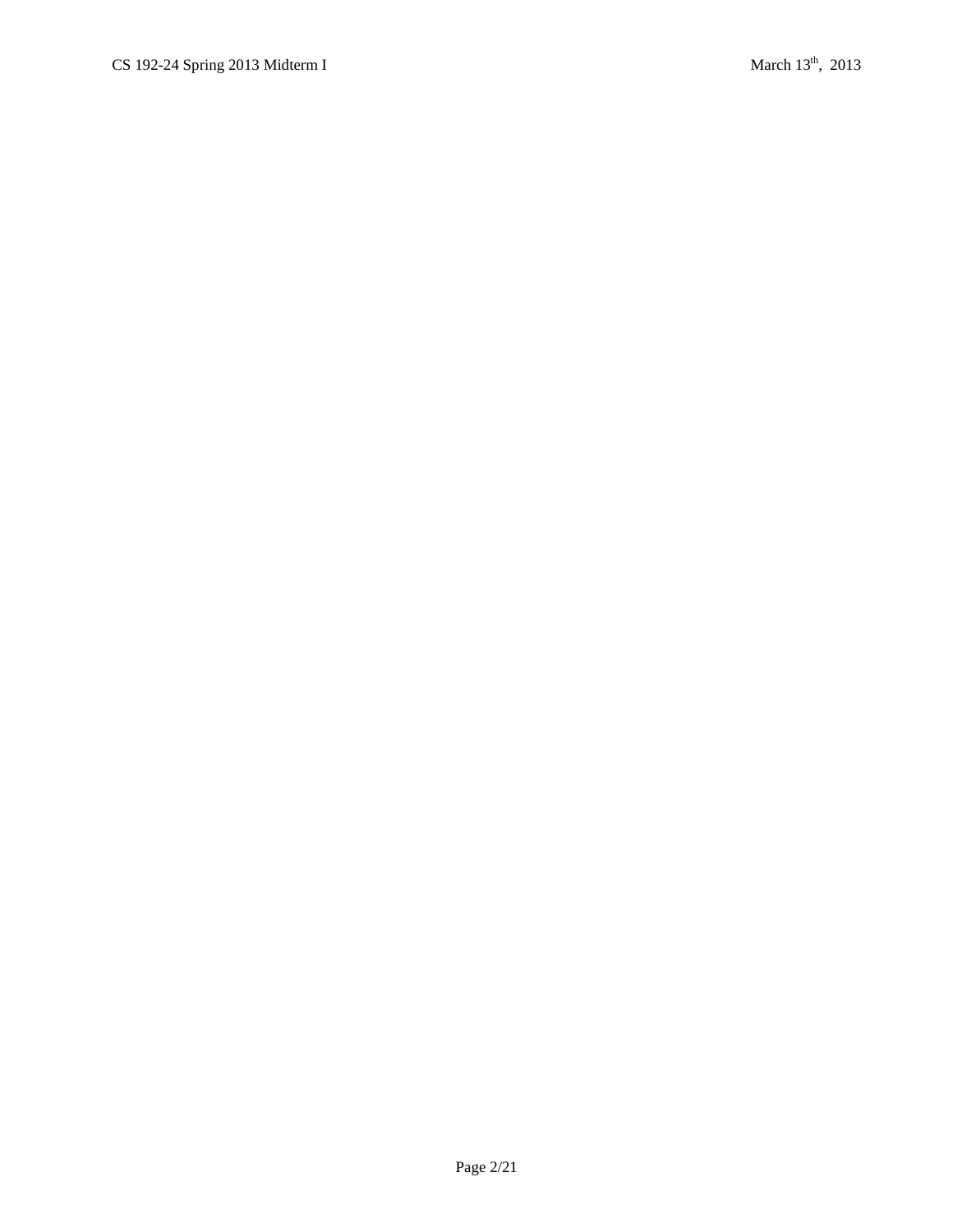[ This page left for  $\pi$  ]

3.14159265358979323846264338327950288419716939937510582097494459230781640628620899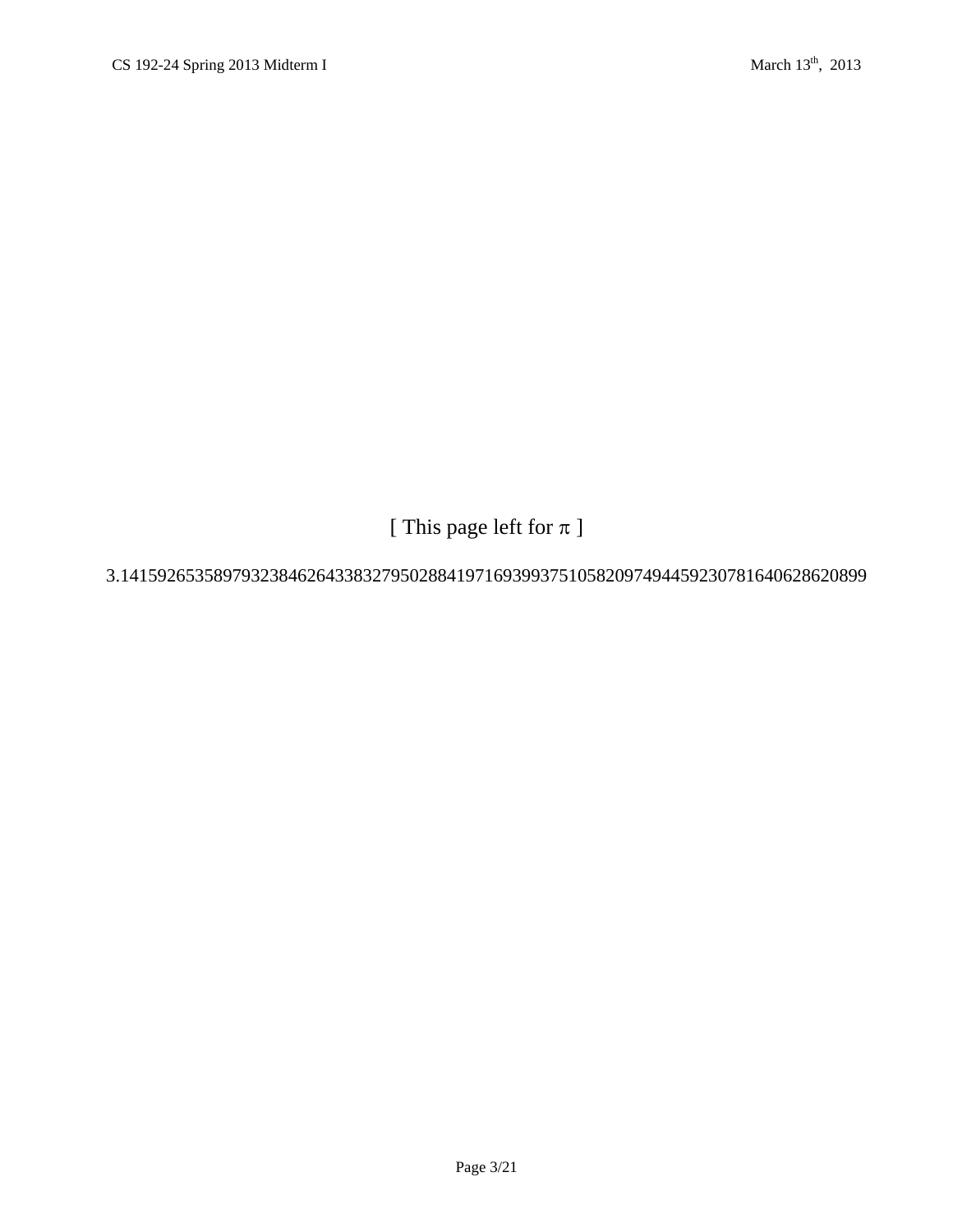## Problem 1: True/False [16 pts]

Please *EXPLAIN* your answer in TWO SENTENCES OR LESS (Answers longer than this may not get credit!). Also, answers without an explanation *GET NO CREDIT.* 

**Problem 1a<sup>[2pts]</sup>:** For Test Driven Development (TDD), the important thing is to start by writing tests that pass and to make sure that your tests never fail.



 Explain: *The important principle for RDD is the RED-GREEN-YELLOW principle: Start by writing a test that fails (RED), then fix the code so that the test passes (GREEN), and finally refactor the code while continuing to pass the test (YELLOW).*

**Problem 1b[2pts]:** A Zombie process is one that has come back from the dead, i.e. has be restarted after being killed once.



Explain: *A Zombie process is a process that has completed execution but still has an entry in the process table. It is waiting for someone (typically a parent) to execute a "wait" system call to get their return value. The extended presence of a Zombie often indicates a bug in the parent.*

**Problem 1c[2pts]:** Threads within the same process can share data with one another by passing pointers to objects on their stacks.



**EXPIGIN:** Since all the threads are executing in the same address space, they can pass *pointers to one another and share data through these pointers. Such possible sharing includes objects allocated on the stack.* 

**Problem 1d[2pts]:** A *MicroKernel* can improve the resilience of a system against bugs in the OS.

 $True$  *P*False

Explain: *Since many of the traditional services of an OS are executed at user level in a MicroKernel, the resulting system is more resilient to bugs because these services (such as a File System) can crash without crashing the whole system. Wild writes in a system service cannot affect the behavior of the core scheduler or other services because of address space protection.*

**Problem 1e[2pts]:** Anything that can be done with a monitor can also be done with semaphores.

True *DFalse* 

**EXPIAIN:** *This is true since one can implement locks and condition variables with semaphores. Locks are simple mutexes (semaphores initialized to 1), condition variables a bit more complex but can be done as well.*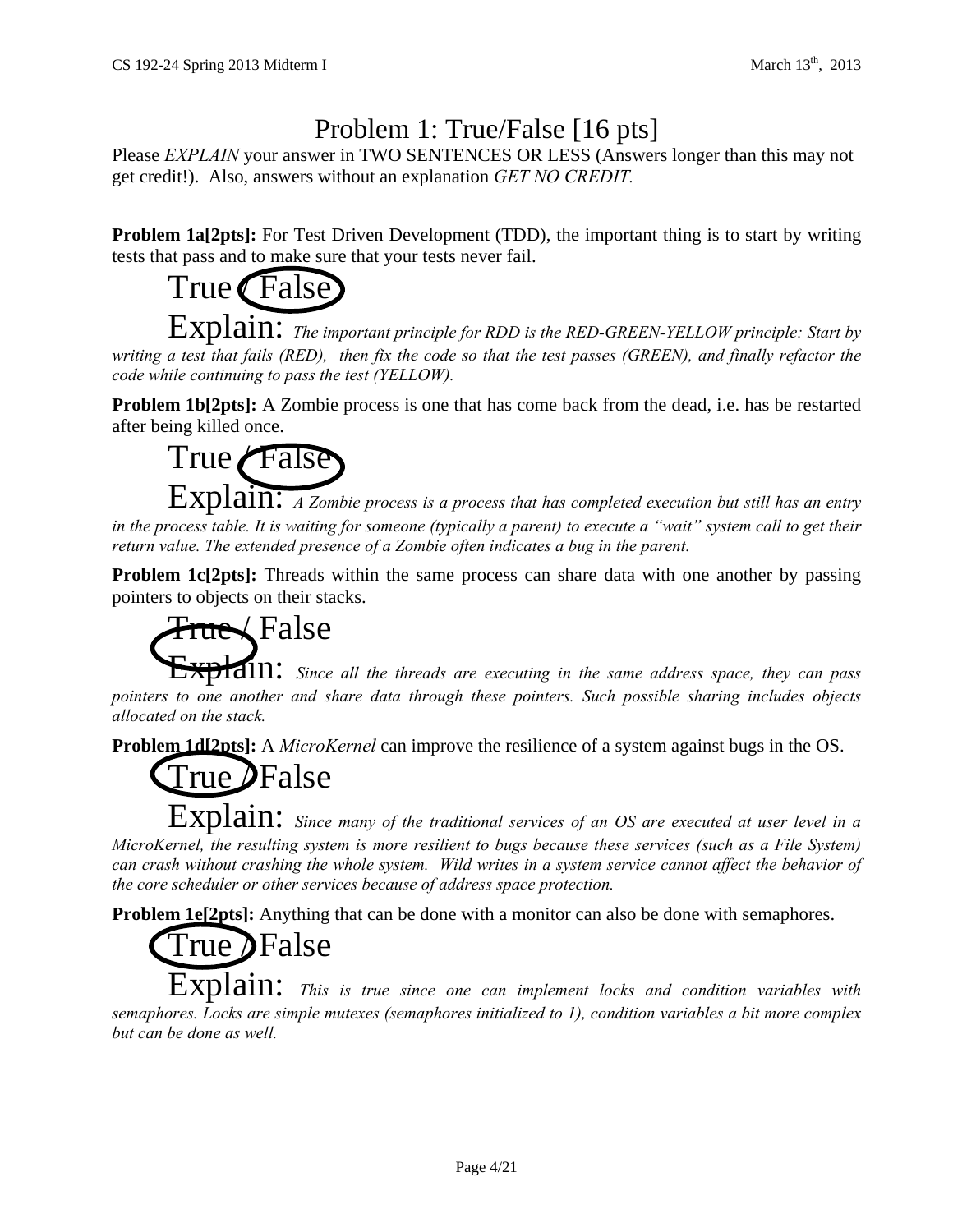**Problem 1f[2pts]: "Hyperthreading" is a term used to describe systems with thousands of threads.** 

True *(False)* 

 Explain: *Hyperthreading is Intel's name for Simultaneous Multithreading (SMT), a technique that allows multiple simultaneous threads to be directly supported by superscalar hardware. Such threads share pipeline resources and generate higher utilization of functional units than would be possible with only one thread/pipeline.*

**Problem 1g[2pts]:** A Lottery Scheduler can be used to implement any other scheduling algorithm by adjusting the number of tickets that each process holds.



Explain: *It is not possible to emulate/implement a strict priority scheduler with a lottery scheduler, since every runnable task has the potential run at any time. The only way to prevent tasks from running would be to give them zero tokens,* 

**Problem 1h[2pts]:** A *Memory Management Unit (MMU)*, is a piece of hardware that translates virtual addresses into physical addresses.

True *N*False  $\overline{\text{explain: }}$  *This is true because it is true (sorry – not much of a better "explanation").*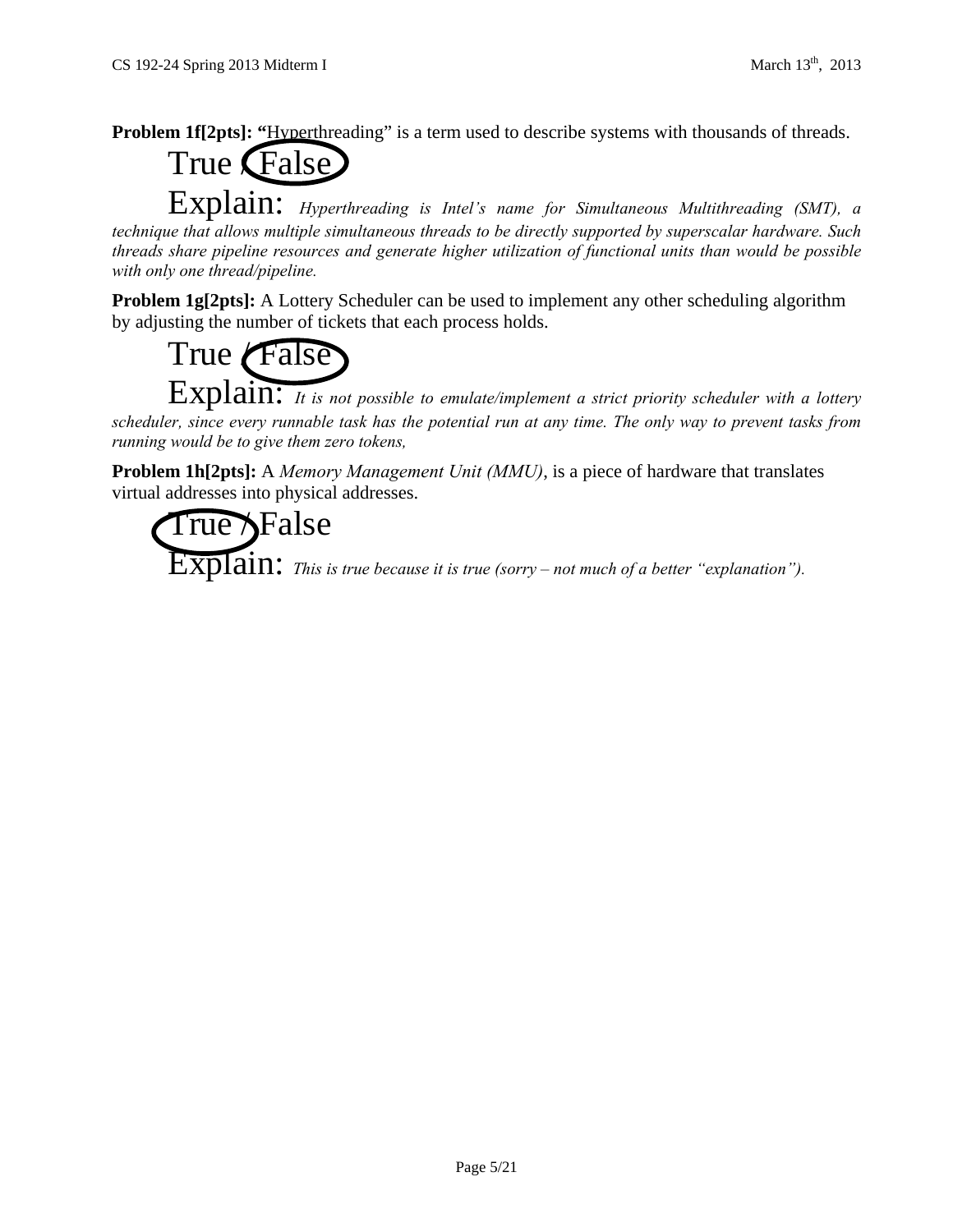### Problem 2: Short Answer [22pts]

**Problem 2a[2pts]:** What is priority inversion and why is it an important problem? Present a priority inversion scenario in which a lower priority process can prevent a higher-priority process from running.

*Priority inversion occurs when a high priority task is prevented from making progress by a lowerpriority task, often because of a lock acquisition. A simple example is one in which a low-priority task acquires a spin-lock, then the high-priority task attempts to acquire the lock. The high priority task will sit and spin waiting for the lock – preventing the low-priority task from running and releasing the lock. This scenario is a deadlock that will never resolve itself. Another example occurs with blocking locks. The low-priority task acquires the lock, the high-priority task attempts to acquire the lock but is put to sleep; meanwhile, a medium-priority task runs continuously, preventing the low-priority task from running and releasing the lock.*

**Problem 2b[3pts]:** Some operating systems do not enforce memory isolation between processes. Describe two advantages and one disadvantage of not enforcing memory isolation.

*There are a number of answers to this problem. For advantages: (1) Shared-memory communication is simple – just exchange pointers, (2) Can run on much simpler processors (i.e. embedded processors without MMU), (3) Kernel is simpler and potentially less buggy, lower power consuming, etc. For disadvantages: (1) No protection between processes, (2) no protection of kernel against bugs in user programs.*

**Problem 2c[2pts]:** What happens when an interrupt occurs? What does the interrupt controller do?

*Assuming that interrupts are enabled, when an interrupt occurs, the processor saves enough state to resume execution after the interrupt (i.e. registers, PC, etc), then disables interrupts and starts executing from a special entry point in the kernel with kernel-level priviledges.* 

**Problem 2d[2pts]:** Describe one key difference between a monolithic kernel and a modular kernel and one key difference between a modular kernel and a micro kernel.

*An important difference between a monolithic kernel and a modular kernel is that the modular kernel features dynamic loading of code into the kernel address space. An important difference between a*  modular kernel and a micro kernel is that the modular kernel still runs all of its code with kernel *privileges, where as the micro kernel runs most of its services at user level.*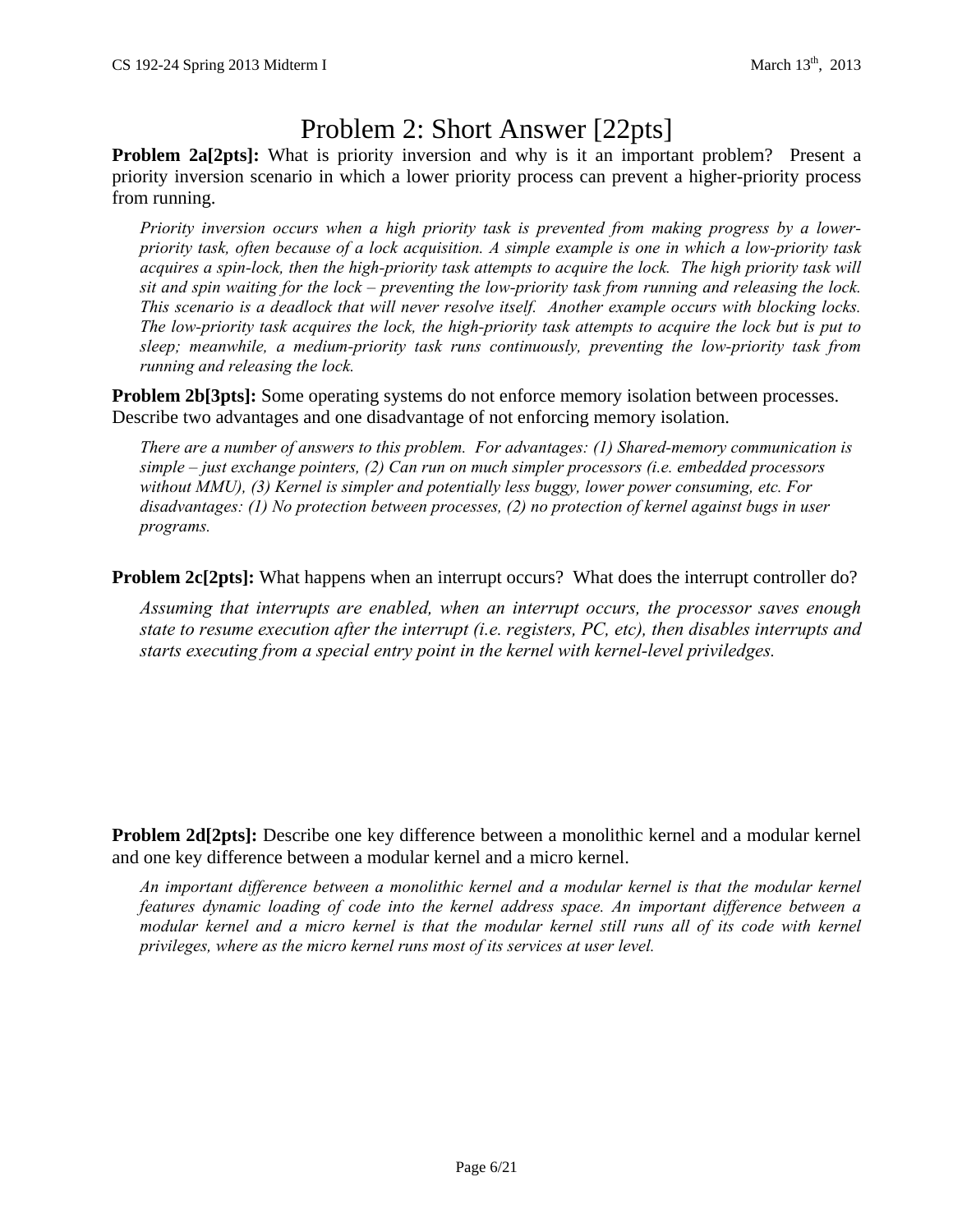**Problem 2e[2pts]:** Why is it necessary to enter Linux via a system call as opposed to a function call?

*For at least two reasons. First, one must change the privilege to kernel mode in order to execute code in the kernel. This privilege change cannot happen without a system call. Second, entry into the kernel must occur only at well defined entry points for security reasons; the system call mechanism specifies entry points by number rather than by address.*

**Problem 2f[2pts]:** The Lab 2 handout demonstrates how x264 runs slower when it is configured to run more threads than the number of physical CPUs. What are two sources of this slowdown?

*Several answers are possible here. First, the scheduling overhead of switching between multiple threads causes some slowdown. Second, the synchronization delay caused by waiting for multiple threads to finish causes computational dead time. Third, algorithmic overhead occurs due to the extra work to partition the frame without the advantage of additional parallelism.* 

**Problem 2g[3pts]:** What is an ExoKernel? What functionality is placed in a LibraryOS and how does this functionality differ from the functionality typically placed into the C library?

*An ExoKernel is an operating systems organization that separates resource management from protection. It pushes even more functionality into user level than a microkernel. A LibraryOS contains most of the functionality normally associated with an operating system, including file systems, thread scheduling, and networking. Although the C library provides the same interface to the application developer as a LibraryOS, the C library does not implement most of the actual functionality, instead using system calls to utilize functionality from the underlying operating system.*

**Problem 2h[2pts]:** Unlike other operating systems, Linux can utilize the same system call to generate a new process and to generate a new thread. What is this system call and how does one distinguish between different options?

*The "clone()" system call can be used to generate both processes and threads. Different options are distinguished by a set of flags that determine how much of the parent's memory space and other resources (such as file descriptors) are shared by the new schedulable entity.*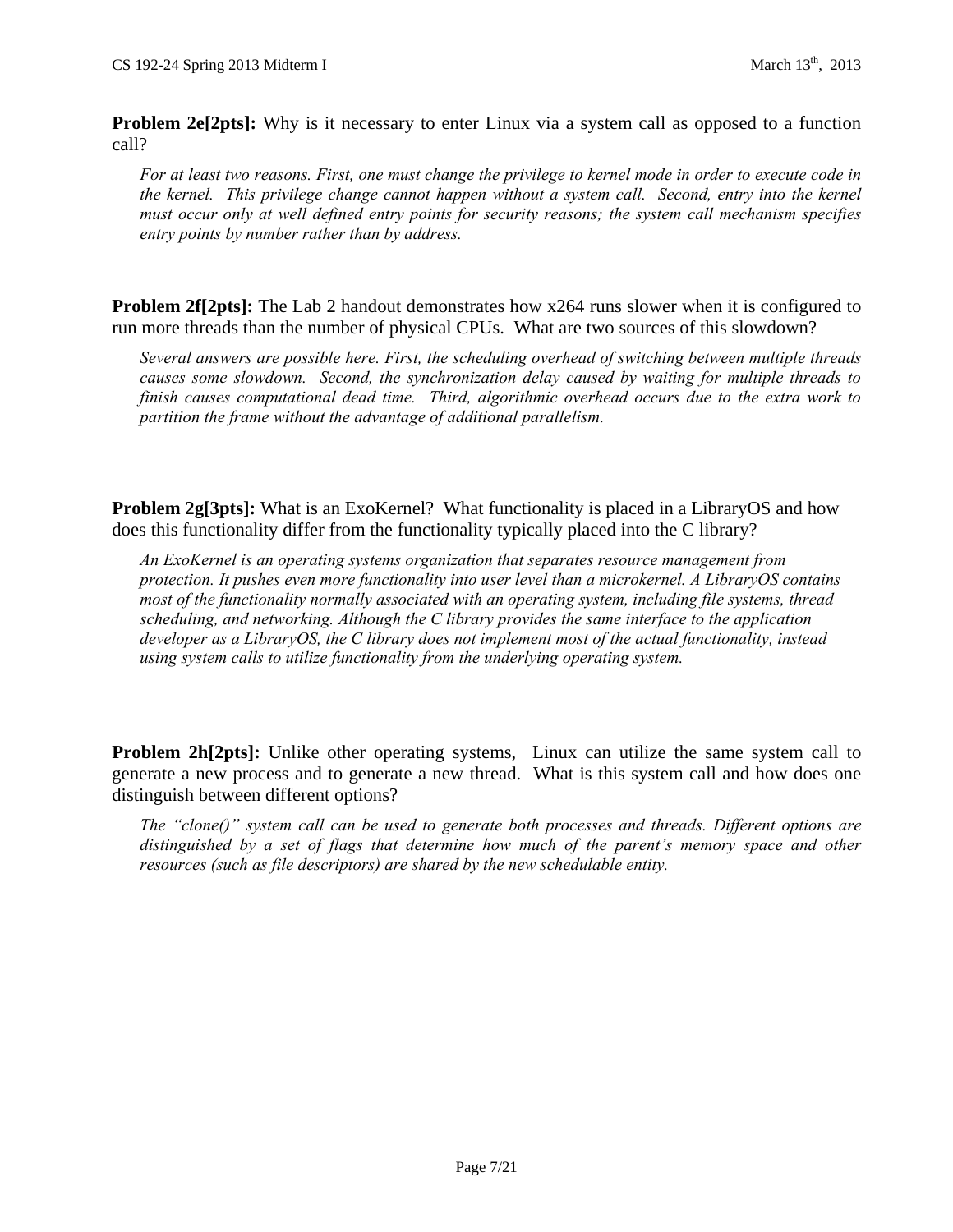**Problem 2j[4pts]:** Cucumber is a domain-specific language (DSL) embedded in Ruby. Explain (with a diagram) how you were able to write BDD tests in Cucumber to test components of your operating system (running in a virtual machine container). Give details about which languages things are in (such as the Step definitions) and what sort of protocol runs between components.

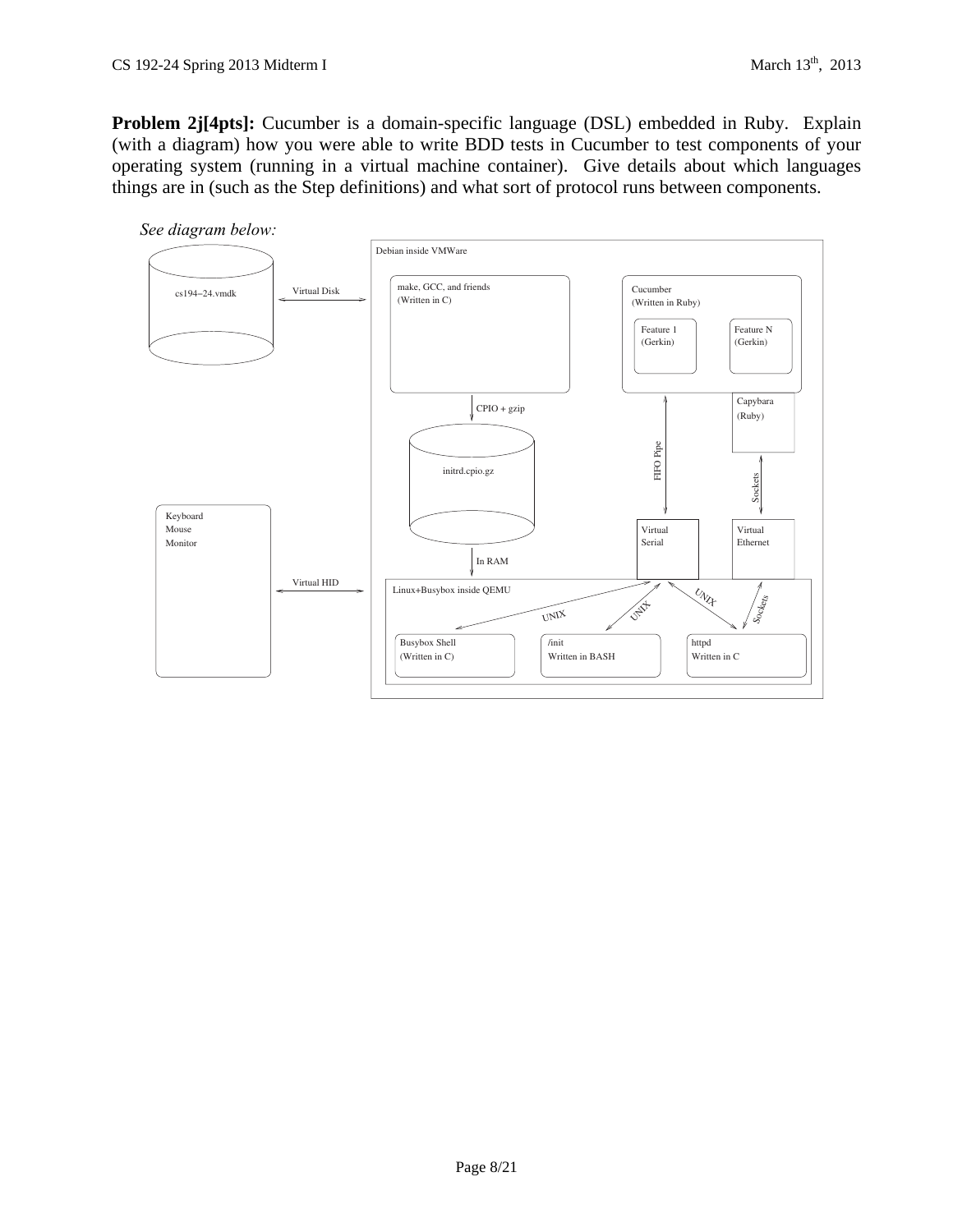## Problem 3: Lock-Free Queue [20 pts]

An object such as a queue is considered "lock-free" if multiple processes can operate on this object simultaneously without requiring the use of locks, busy-waiting, or sleeping. In this problem, we are going to construct a lock-free FIFO queue using an atomic "swap" operation. This queue needs both an Enqueue and Dequeue method.

We are going to do this in a slightly different way than normally. Rather than Head and Tail pointers, we are going to have "PrevHead" and Tail pointers. PrevHead will point at the last object returned from the queue. Thus, we can find the head of the queue (for dequing). Here are the basic class definitions (assuming that only one thread accesses the queue at a time). We will use Java as a slightly higher-level language for our description:

```
// Holding cell for an entry 
class QueueEntry { 
     QueueEntry next = null; 
     Object stored; 
    int taken = 0;
     QueueEntry(Object newobject) { 
         stored = newobject; 
     } 
} 
// The actual Queue (not yet lock free!) 
class Queue { 
     QueueEntry prevHead = new QueueEntry(null); 
     QueueEntry tail = prevHead; 
     void Enqueue(Object newobject) { 
         newEntry = new QueueEntry(newobject); 
        tail.next = newEntrytail = newEntry; } 
     Object Dequeue() { 
         QueueEntry curPrevHead = prevHead; 
         QueueEntry nextEntry = curPrevHead.next; 
        if (nextEntry == null) {
              return null; 
 } 
         prevHead = nextEntry; 
         return nextEntry.stored; 
     } 
}
```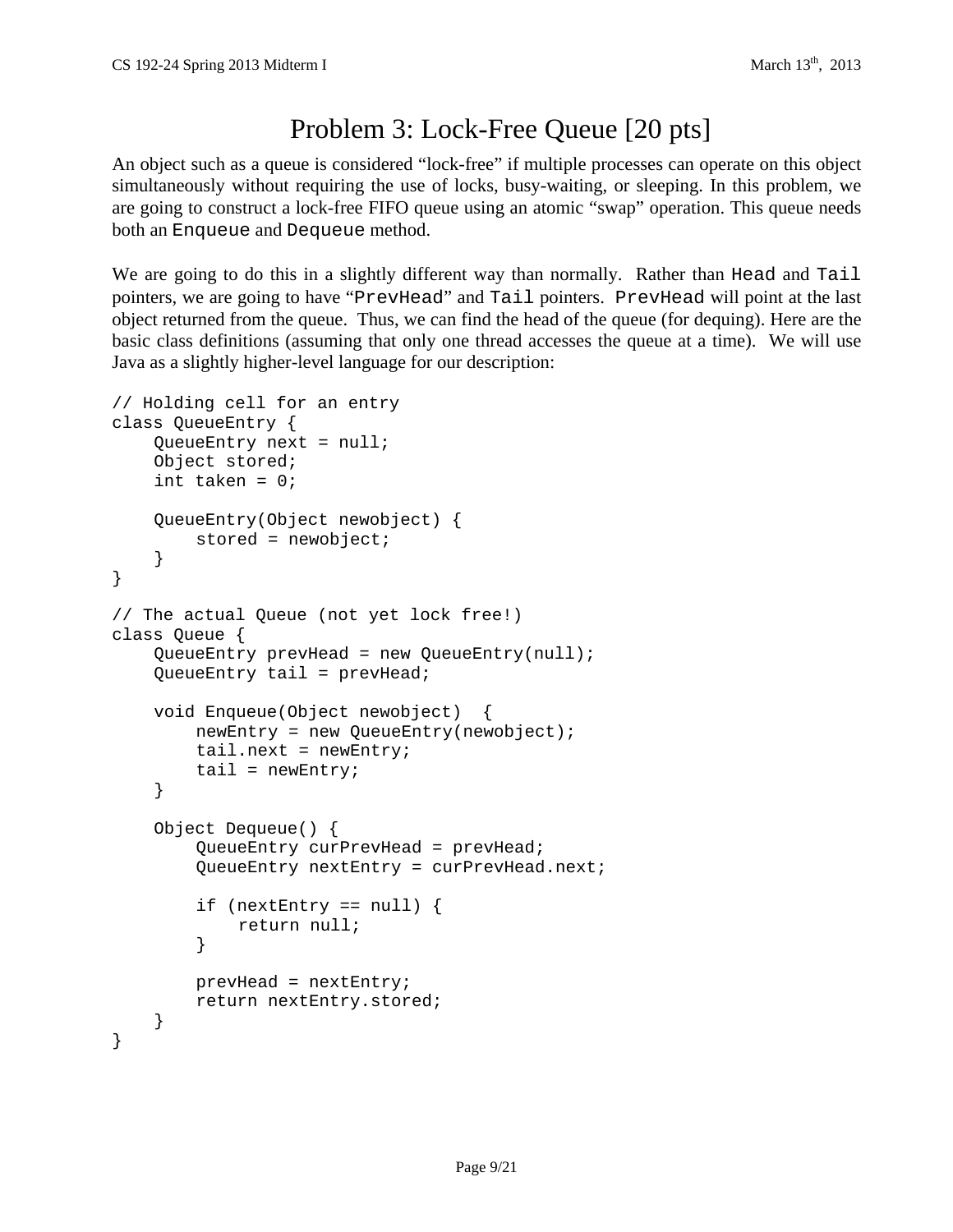#### **Problem 3a[5pts]:**

Suppose that we have an atomic swap instruction. This instruction takes a local variable (register) and a memory location and swaps the contents. Although Java doesn't contain pointers, we might describe this as follows:

```
 Object AtomicSwap(variable addr, Object newValue) { 
    object result = *addr; // get old object stored in addr 
    *addr = newValue; // store new object into addr 
    return result; // Return old contents of addr 
 }
```
Rewrite code for Enqueue(), using the AtomicSwap() operation, such that it will work for any number of simultaneous Enqueue and Dequeue operations. You should never need to busy wait. **Do not use locking (i.e. don't use a test-and-set lock).** The solution is tricky but can be done in a few lines. *Hint*: *during simultaneous insertions, objects may be temporarily disconnected from the queue (i.e. the set of entries reachable by nextEntry = nextEntry.next starting from prevEntry may not include every entry); but eventually the queue needs to be connected.* 

Please complete the following sketch. We will be grading on conciseness; Solutions with more than 5 lines will not be accepted for full credit (you need far less):

```
 void Enqueue(Object newobject) { 
     newEntry = new QueueEntry(newobject); 
     // Missing code here: 
     QueueEntry OldTail = AtomicSwap(tail, newEntry); 
     OldTail.next = newEntry;
```
}

**Problem 3b[2pts]:** Provide an informal explanation of why your solution works for simultaneous enqueue operations:

*We swap our new item into the tail slot with a single atomic operation. We then reconnect our new item with the previous tail at our leisure. This works under simultaneous enqueue operations because enqueuers are serialized by the swap operations. After a swap operation succeeds, the new entry is placed in the tail position. Other enqueues will connect themselves to us. Until we perform the second operation, the original queue is not connected to us, but will appear to end at the OldTail. However, when we later connect the old queue to us, dequeuers will be able to find us and anyone that has been linked to us after we started.*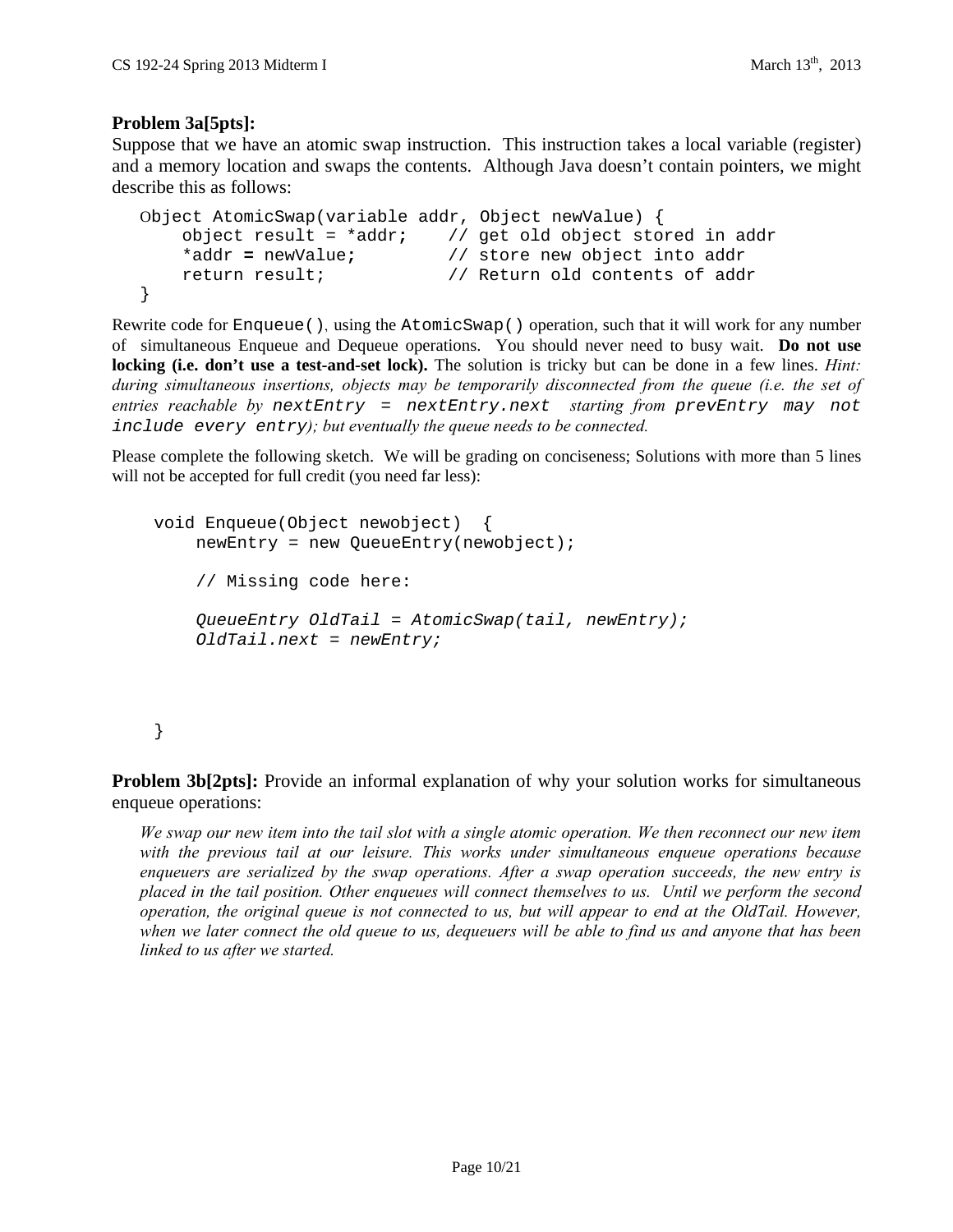#### **Problem 3c[5pts]:**

Suppose that we have a compare and swap instruction. This instruction takes two local variables (registers) and a memory location and stores the second register into memory as long as the first register matches the current contents of memory. Although Java doesn't contain pointers, we might describe this as follows:

```
Boolean CAS(variable addr, Object oldValue, Object newValue) { 
       object curValue = *addr; // get old object stored in addr 
      if (curValue == oldValue) {
           *addr = newValue; // store new object into addr 
          return true; \frac{1}{2} // Success!
       } else { 
           return false; // Failure! 
 } 
   }
```
Rewrite code for Dequeue() using the CAS instruction such that it will work for any number of simultaneous threads working at once. Your solution should dequeue items in the same order that they were originally enqueued. **Again, do not use locking.** There may be short-lived busywaiting during simultaneous dequeue operations. The solution is tricky but can be done by modifying a small number of lines. *Hint: why did we save prevHead into curPrevHead?*

Please complete the following code sketch. We will be grading on conciseness: Solutions with more than 10 lines additional lines will be rejected (need many fewer!)

```
Object Dequeue() { 
         // Missing code here: 
         do { 
        OueueEntry curPrevHead = prevHead;
         QueueEntry nextEntry = curPrevHead.next; 
        if (nextEntry == null) {
             return null; 
 } 
         // Missing code here: 
         } while (!CAS(prevHead, curPrevHead, nextEntry) 
         return nextEntry.stored; 
     }
```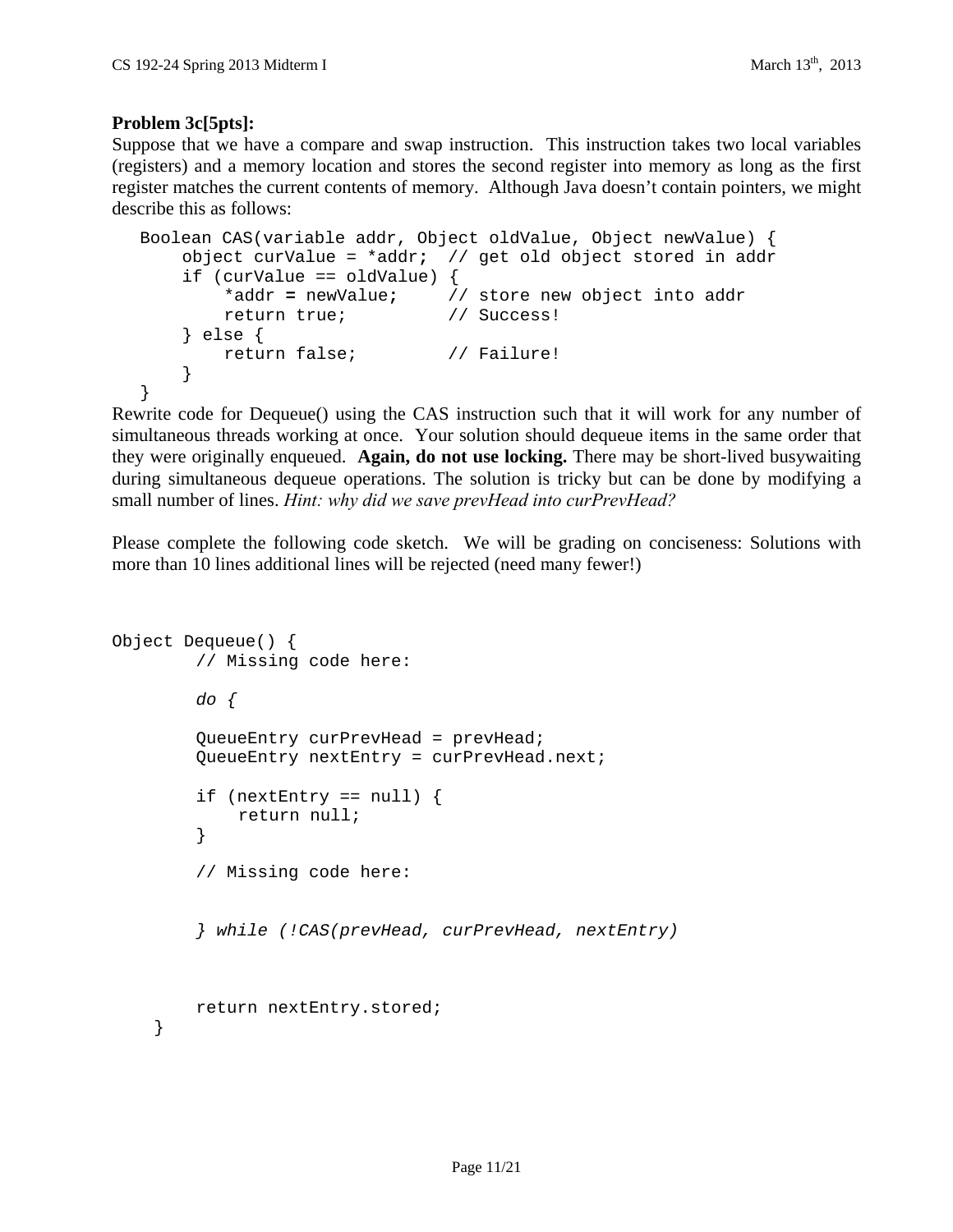**Problem 3d[2pts]:** Provide an informal explanation of why your solution for dequeue() works in the presence of simultaneous enqueue() and dequeue() operations:

*The code works under simultaneous dequeue() operations because we take a snapshot of the current prevHead, compute what the next prevHead should be, then swap this new head in conditionally on the fact that no one else has changed prevHead during a dequeue() operation. This is a pretty standard pattern for lock-free behavior. As for why it works with simultaneous enqueue(), fundamentally, the enqueue() and dequeue() operations are working with different shared variables (i.e. "tail" vs "prevHead"). Either (1) there are no entries on the queue and prevHead.next is NULL. In this case, the dequeue() will return immediately and the enqueue() will proceed independently. Or (2) there are entries on the queue and one of these entries (not prevHead!) is pointed at by the tail. Thus, our advancement of prevHead during dequeue() will not eliminate the entry pointed to by the tail and thus enqueue() can proceed independently once again.*

**Problem 3f<sup>[4pts]</sup>:** What is an MCS lock? Name two reasons why an MCS lock is better than a simple spin lock (say a Test&Test&Set lock) under high contention. When might an MCS lock be less desirable than a simple spin lock?

*A Mellor-Crummy Scott lock (MCS) is a queue-based lock constructed with a lock-free queueing algorithm. The MCS lock is better than a TTS lock under high contention for several reasons (1) Each CPU spins on its own address while waiting; thus, when a lock is released, the bus traffic is minimized, and important fact when contention is high and (2) because of the queue, this MCS lock provides a fair, FIFO ordering of lock acquisition; each requester eventually gets access to the lock. An MCS lock might be less desirable than a simple spin lock when contention is low, since it has higher lock acquisition overhead (more instructions).*

**Problem 3g[2pts]:** What are reactive synchronization algorithms? *Hint: one example could have something to do with your answer to (3f).* 

*Reactive synchronization algorithms switch between types of synchronization based on current system behavior. For instance, such algorithms may choose between a simple TTS and an MCS lock based on the current level of contention.*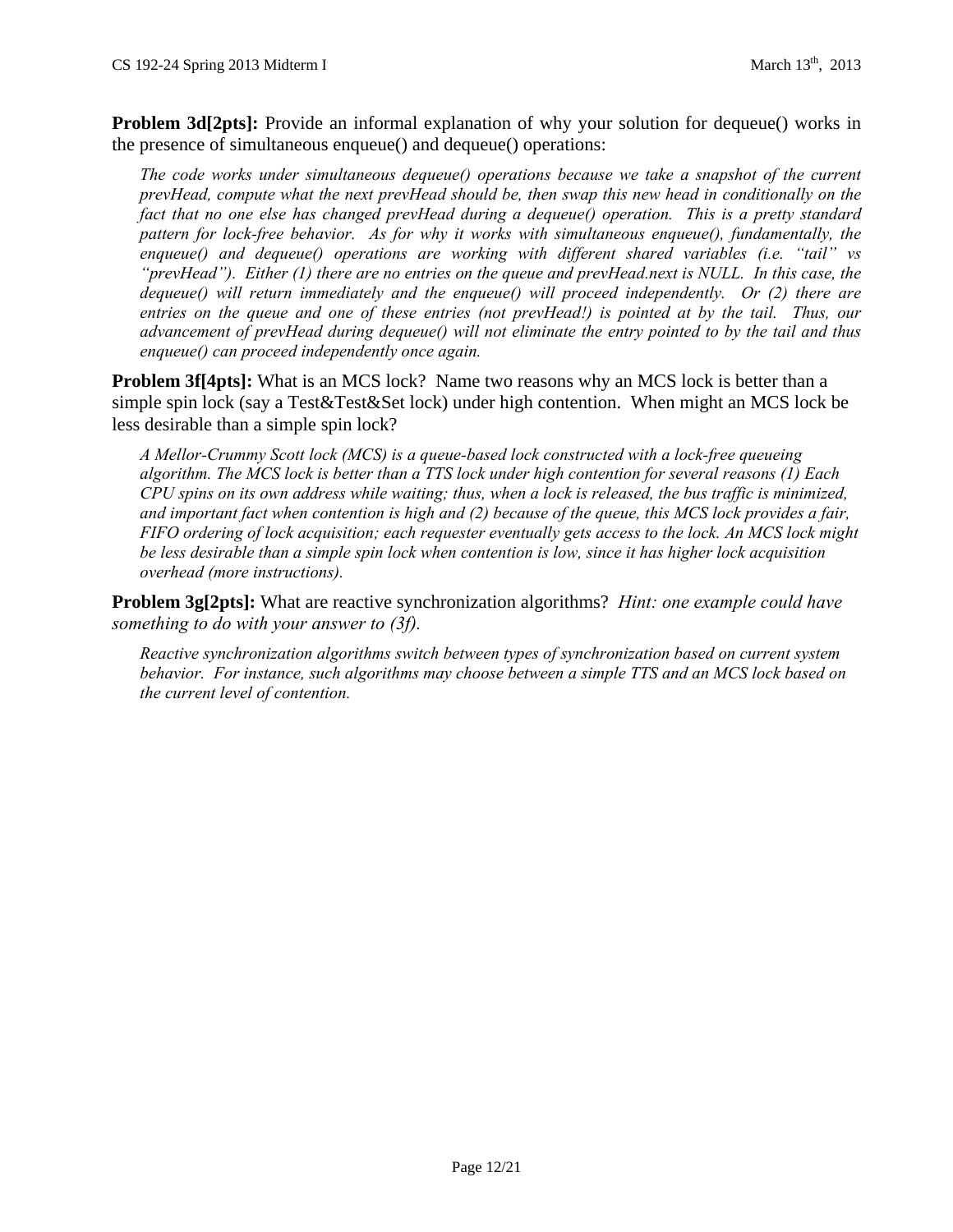## Problem 4: Scheduling [24pts]

**Problem 4a[2pts]:** Vanilla Linux provides 100 static priority levels for realtime processes and Kernel threads. Explain how you would use this functionality to perform RMS scheduling of realtime tasks. Would there be a limit to how many tasks could be simultaneously scheduled?

*With RMS, you need a separate priority for each job. Jobs are sorted in the order of their periods, with the highest priority given to the job with the shortest period. Since periods are static, then you can perform RMS scheduling by assigning static priorities to each job, then scheduling it with the static priority levels. Since each unique period needs a separate priority, you could only schedule 100 different periods (number of priorities). Further, you need to make sure that the schedulability constraint is met [technically*  $\sum U_i \le n (2^{1/n}-1)$ *].* 

**Problem 4b[2pts]:** Explain the mechanism by which the  $O(1)$  scheduler attempted to enhance the user experience with interactive applications. Give details.

*There is a set of non-realtime priorities (40 of them) which are used in a dynamic priority mode: each task has a home priority corresponding to its "nice" value. Then, the dynamic priority can vary ± 5 based on a set of heuristics intended to boost the priority of interactive apps and depress the priority of computationally bound apps. One of the heuristics, for instance, tracks the amount of time that a task sleeps and subtracts off the amount of computational time to use it to decide how to bump up or down the priority increment.*

**Problem 4c[2pts]**: Explain how the CFS scheduler would schedule 4 CPU-bound processes with nice value  $+10$ , Targeted Latency = 20ms, and Minimum Granularity = 1ms. What is an important difference about how the  $O(1)$  scheduler would schedule the same 4 processes (give qualitative answer, do not need exact numbers for this latter question).

*CFS divides up the Targeted Latency among all the scheduled tasks when they all have the same nice value. Consequently, it will give each of the 4 processes an equal chunk, i.e. 5ms each. The O(1) scheduler, on the other hand, will assign time slices based on nice value. Consequently, with a high nice value (low priority), the O(1) scheduler will define a relatively small(but identical) time slice to each task (i.e. finer than 5ms).*

**Problem 4d[3pts]:** Explain one similarity and one difference between the behavior that users would see for processes within a scheduling group in CFS and for jobs within a CBS. How would other processes or jobs in the system affect this behavior?

*Question #1: Similarity: For a given system configuration, each of these schedulers would give a fixed slice of processor time to their corresponding jobs as a whole (e.g. 10% of the total CPU time). As for a difference, CFS would try to give an equal fraction of the time to each job within its group (round-robin preemptive within the group), while CBS would run each of its jobs in FIFO order to completion (i.e. not preemptive within the group of jobs assigned to the CBS).* 

*Question #2: With CFS, other jobs added to the system would reduce the overall CPU time given to the schedule group, approaching Minimum Granularity. With CBS, additional jobs in the system would have no effect on the CBS jobs beyond a certain point (beyond a certain point, new jobs would be rejected because the system was over subscribed); CBS would always get its requested resources.*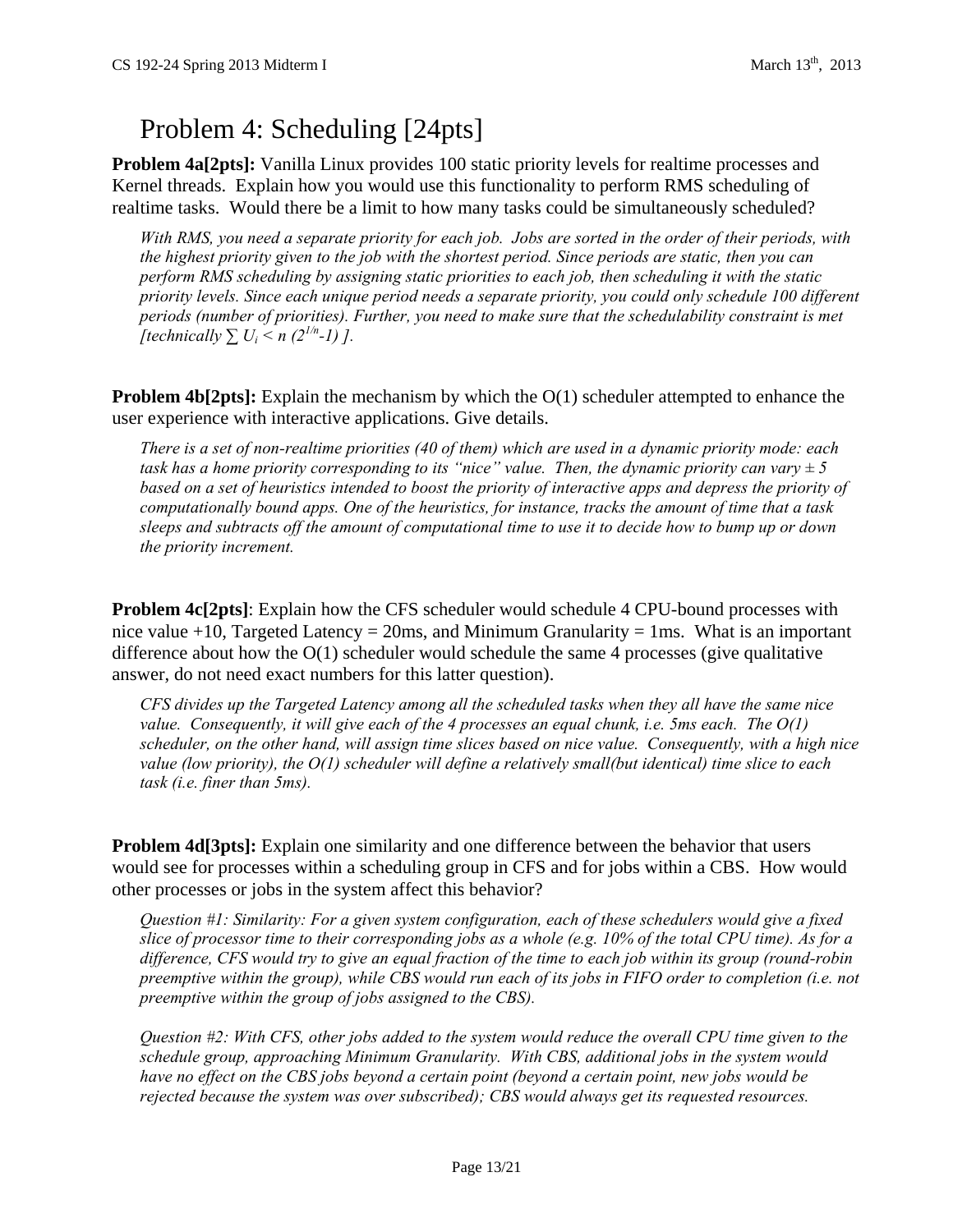**Problem 4e[2pts]:** What is two-level scheduling? (i.e. as in the Tessellation Operating system)?

*Two-Level scheduling splits resource scheduling into two pieces: assigning resources (like fractions of CPU cycles or memory bandwidth) and using resources (with a custom per-application scheduler). In Tessellation, resources were assigned to Cells by a resource manager, then a custom scheduler in each Cell would use resources in an application-specific way.*

**Problem 4f[3pts]:** The CBS paper provides the following prescription of how to handle the arrival of a new job when the CBS queue is empty:

*When a job*  $J_{i,j}$  *arrives and the server is idle, if*  $c_s \geq (d_{s,k} - r_{i,j})$  *U<sub>s</sub> the server generates a new deadline*  $d_{s,k+1}=r_{i,j}+T_s$  *and*  $c_s$  *is recharged to the maximum value*  $Q_s$ *, otherwise the job is served with the last server deadline ds,k using the current budget.* 

Here,  $U_s$  is the server utilization ( $Q_s/T_s$ ). Explain the three domains of operation here (i.e. why they make sense): (1)  $c_s > (d_{s,k} - r_{i,j}) U_s$ , (2)  $c_s = (d_{s,k} - r_{i,j}) U_s$ , and (3)  $c_s < (d_{s,k} - r_{i,j}) U_s$ 

*Ideally, we would like to avoid resetting the deadline too frequently, since this can give an unfair advantage to the CBS (which we are trying to avoid).* 

In the first case, using all of the remaining budget  $(c<sub>s</sub>)$  immediately, without resetting the deadline, *would violate the utilization constraint Us; thus, we must reset the deadline. In the second case, using the remaining budget without resetting the deadline would exactly meet the utilization, so we could go either way; this algorithm resets the deadline to make sure that the behavior for realtime jobs is without breaks in scheduling (think about using EDF jobs which are exactly scheduled at the period). Finally, in the third case, we are easily within the utilization constraint to continue using the budget without resetting the deadline and wish to leave the deadline alone to avoid giving an unfair advantage to the CBS.*

| Task   | Arrival Time | <b>CPU Usage</b><br>per period | Period |
|--------|--------------|--------------------------------|--------|
| Task A |              |                                |        |
| Task B |              |                                |        |
| Task C |              |                                |        |
| Task D |              |                                |        |

**Problem 4g[2pts]:** Here is a table of realtime periodic tasks with their associated arrival times, computational times/activation and periods.

Would it be possible to schedule these jobs with RMS? How about EDF? Explain.

*Compute Total Utility:*  $\sum U = 1/4 + 2/5 + 1/7 + 1/8 = 0.917$ 

*For RMS, formula converges to needing approximately total utility < .7. So, not guaranteed that it is possible to schedule. (specifically,*  $\sum$  *must be*  $\leq n(2^{1/n}-1) = 4(2^{1/4}-1) = .76$ *)* 

*For EDF, only need to make sure that total utility*  $\lt l \Rightarrow$  *Yes, should be possible to schedule.*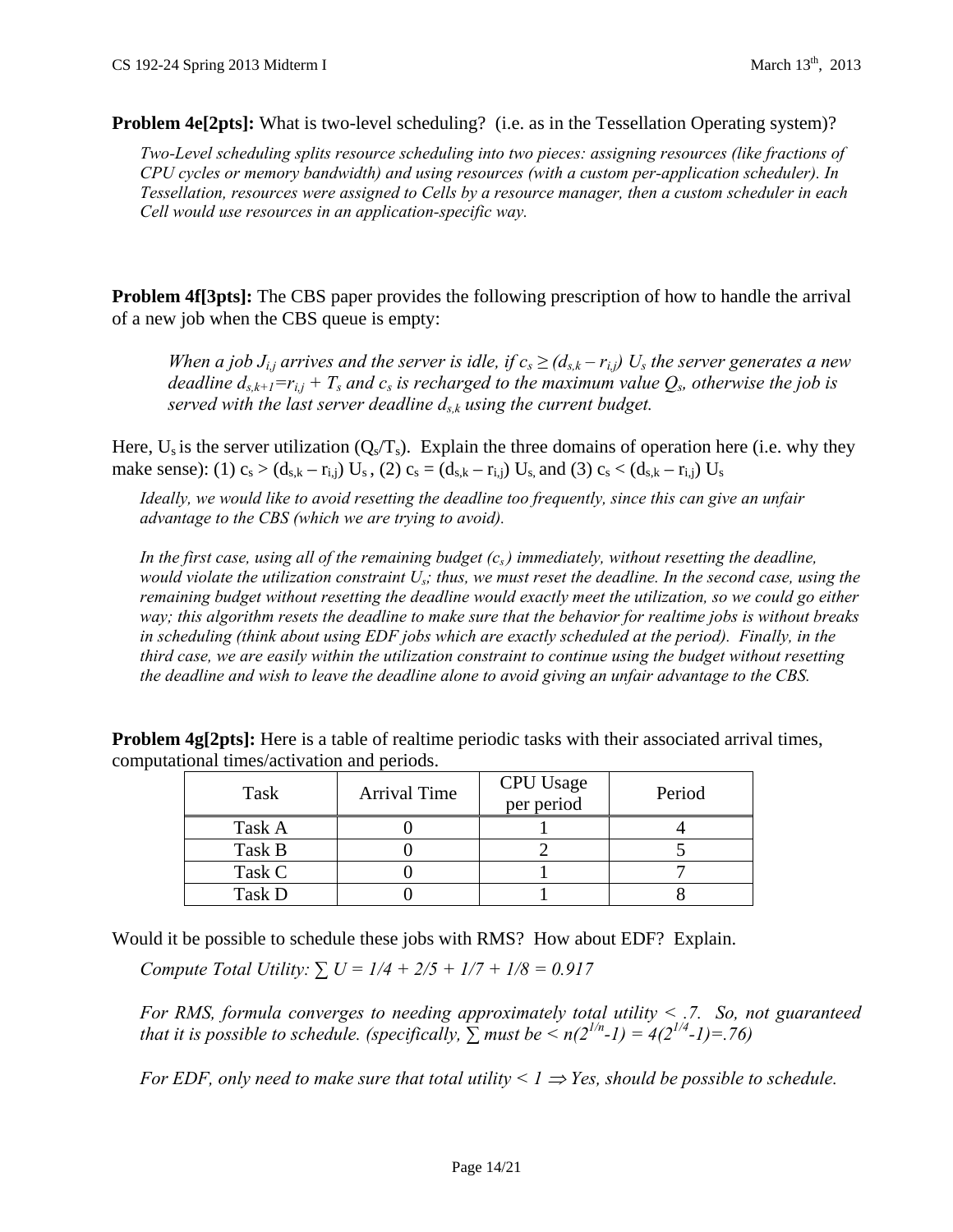**Problem 4h[8pts]:** Show the scheduling order for these processes given in (4h) under 3 policies: Round-Robin (RR) with timeslice quantum  $= 1$ , Rate Monotonic Scheduling (RMS), and Earliest Deadline First (EDF). *For RR, assume that context switch overhead is 0 and that each period adds runtime to tasks still on the run-queue and adds unscheduled tasks to the back of the queue between time slots.* We filled out the first line for you. Don't forget the number of missed deadlines at bottom:

| Time<br>Slot     | Newly<br>Scheduled             | $RR: Q=1$        | $\rm RMS$        | <b>EDF</b>       |
|------------------|--------------------------------|------------------|------------------|------------------|
| $\boldsymbol{0}$ | <b>ABCD</b>                    | $\mathbf{A}$     | $\mathbf{A}$     | $\mathbf{A}$     |
| $\mathbf{1}$     |                                | $\boldsymbol{B}$ | $\boldsymbol{B}$ | $\boldsymbol{B}$ |
| $\sqrt{2}$       |                                | $\cal C$         | $\boldsymbol{B}$ | $\boldsymbol{B}$ |
| $\overline{3}$   |                                | $\boldsymbol{D}$ | $\mathcal C$     | $\cal C$         |
| $\overline{4}$   | $\boldsymbol{A}$               | $\boldsymbol{B}$ | $\boldsymbol{A}$ | $A$ or $D$       |
| $\mathfrak{S}$   | $\boldsymbol{B}$               | $\boldsymbol{A}$ | $\boldsymbol{B}$ | $D$ or $A$       |
| 6                |                                | $\boldsymbol{B}$ | $\boldsymbol{B}$ | $\boldsymbol{B}$ |
| $\tau$           | $\cal C$                       | $\boldsymbol{B}$ | $\mathcal C$     | $\boldsymbol{B}$ |
| $8\,$            | $\boldsymbol{A}\boldsymbol{D}$ | $\cal C$         | $\boldsymbol{A}$ | $\boldsymbol{A}$ |
| 9                |                                | $\boldsymbol{A}$ | D (missed!)      | $\cal C$         |
| $10\,$           | $\boldsymbol{B}$               | $\boldsymbol{D}$ | $\boldsymbol{B}$ | $\boldsymbol{B}$ |
| 11               |                                | $\boldsymbol{B}$ | $\boldsymbol{B}$ | $\boldsymbol{B}$ |
| 12               | $\boldsymbol{A}$               | $\boldsymbol{B}$ | $\boldsymbol{A}$ | $A$ or $D$       |
| 13               |                                | $\boldsymbol{A}$ | $\boldsymbol{D}$ | $D$ or $A$       |
| 14               | $\cal C$                       | $\cal C$         | $\cal C$         | $\cal C$         |
| 15               | $\boldsymbol{B}$               | $\boldsymbol{B}$ | $\boldsymbol{B}$ | $\boldsymbol{B}$ |
|                  | Missed<br>Deadlines            | None             | $Missed D=1$     | None             |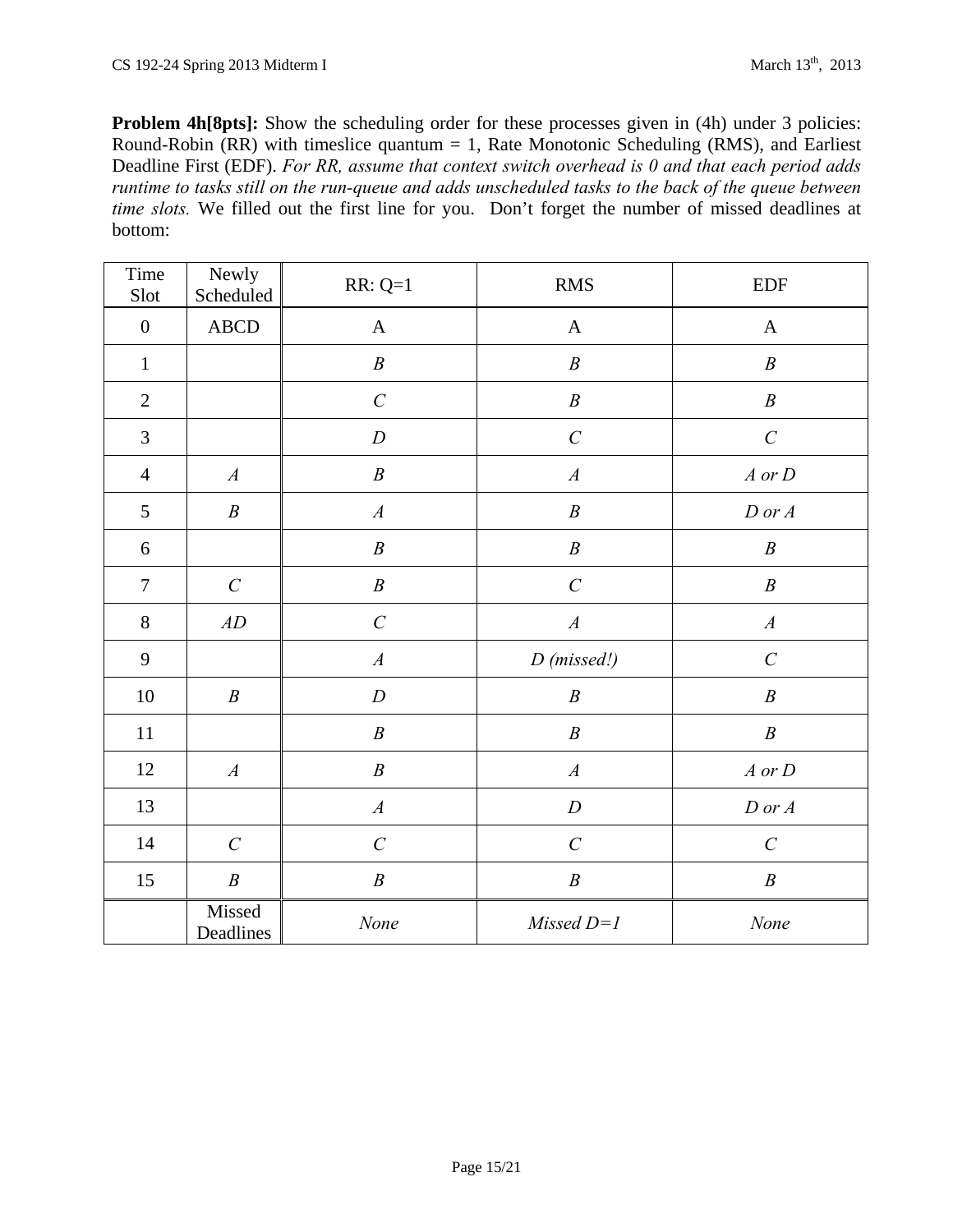### Problem 5: Potpourri [18pts]

In Lab 2 you are implementing a kernel snapshotting interface that is designed to allow you to easily introspect your kernel from userspace code. In case you don't remember, the prototype for the snapshot() library routine is as follows:

```
/* 
 * Generates a set of snapshots: These snapshots end up in statically 
 * allocated kernel buffers, so there is a maximum number of events you can 
 * ask for at once. 
 * 
 * events An array of length "n" of the events to trigger on 
 * 
 * triggers An array of length "n" of the trigger types 
* nThe length of those arrays
 * 
 * return 0 on success, -1 on failure. This call is non-blocking 
 * 
 * EINVAL The kernel cannot take "n" snapshots at once. 
 */ 
int snapshot(enum snap_event *events, enum snap_trig *triggers, size_t n);
```
**Problem 5a[2pts]:** Describe on reason why we chose to use the snapshot interface given in Lab 2, as opposed to testing CBS by using the existing kernel/proc interfaces (for instance manually walking the /proc tree):

*Race conditions occur when walking the proc structure: not all reads are at the same time, nor do they occur in well-defined points in the schedule. In order to check invariants, we chose the snapshot mechanism to catch a series of consistent values grabbed at well-defined points in the scheduling algorithm.*

**Problem 5b[4pts]:** Give an example of a Cucumber feature (show code) that could utilize the snapshot interface in order to test that your scheduler was successfully performing EDF scheduling of hard realtime tasks:

*When I create the following tasks Name CPU Deadline A l* 2 *B* 2 5 *Then after one cycle, A was scheduled And after one cycle, B was scheduled And I create Name: C CPU: 17 Deadline: 4 And after one cycle C was scheduled*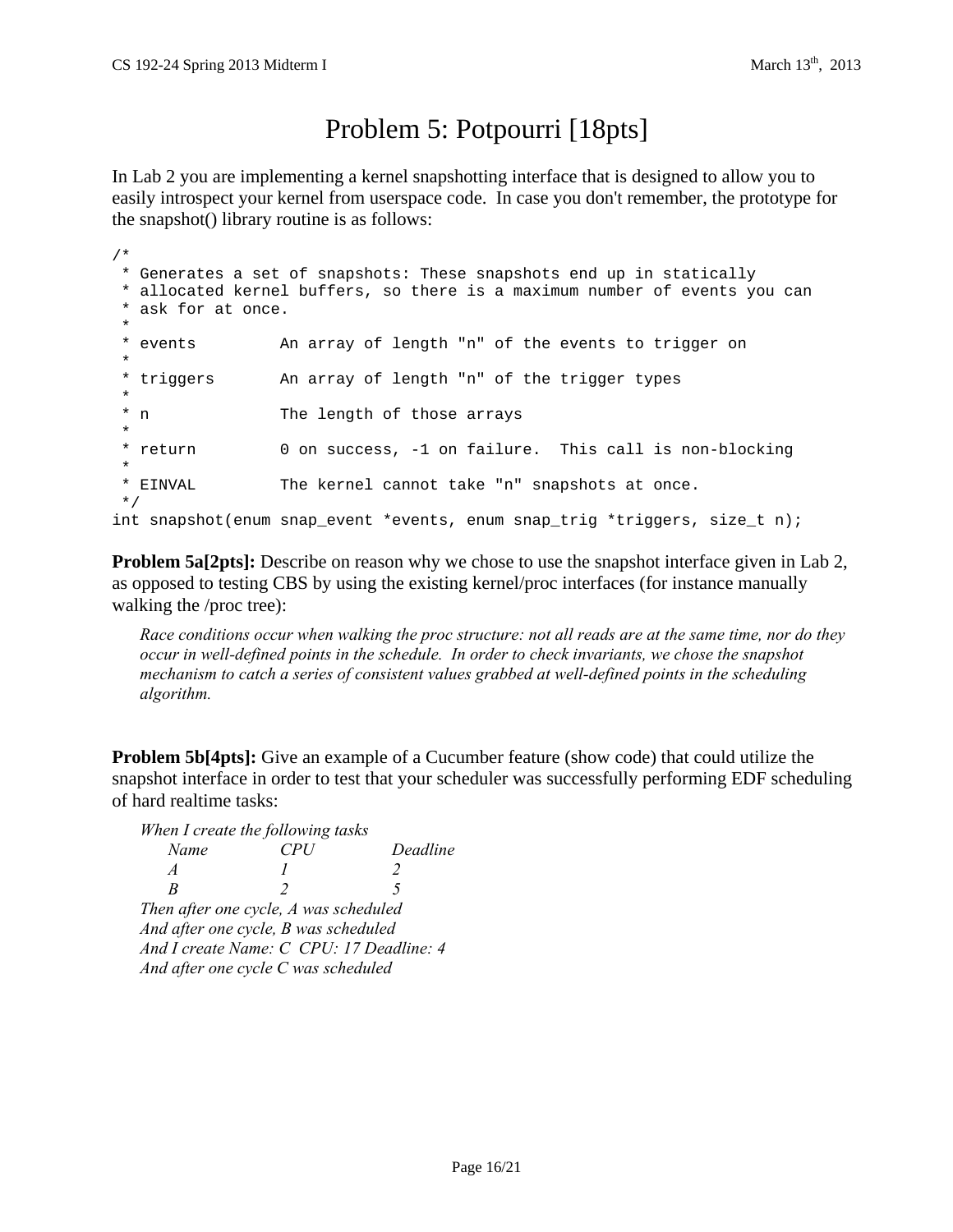**Problem 5c[3pts]:** The snapshot interface was designed to be easily extensible such that it can be used to test many different types of kernel functionality. Describe how you might extend the given snapshot interface to support testing of the sub-process clone() limits you implemented in Lab 1.

*Add a "process created" event, map "device" to a subtree's parent's PID, then print PID, PPID, and limits to /proc* 

**Problem 5d[2pts]:** In Lab 1, we tested subprocess clone() limits by creating a dummy application that set the limit, attempted to clone() many times, and verified that the limit was enforced. Describe one advantage that use of your extensions in (5c) would have over this previous testing methodology:

*+ Ability to test real applications, since the system will work while real apps are running.* 

*+ Statistical testing of running systems by periodically checking /proc values from snapshot*

**Problem 5e[2pts]:** Suppose we have 2 users of a cloud system which contains 20 CPUs and 200GB of memory. Suppose that their job requirements are as follows:

| <b>User</b><br><b>Name</b> | CPU<br><b>Requirements</b> | <b>Memory</b><br><b>Requirements</b> |
|----------------------------|----------------------------|--------------------------------------|
| User A                     | 1 CPU                      | $20$ GB                              |
| User B                     | 6 CPU                      | $20$ GB                              |

How many jobs for User A and User B will be granted if we have a DRF policy? How much resource of each type will be unused with this allocation?

*Renormalizing resources, we see that User A needs 5% CPU and 10% Memory per task, while User B needs 30% CPU and 10% Memory per task. Depending on whether you start with User A or User B in the iterative process, you might get one of two different results:* 

 *User A: 6 tasks, User B: 2 tasks Or User A: 7 tasks, User B: 2 tasks*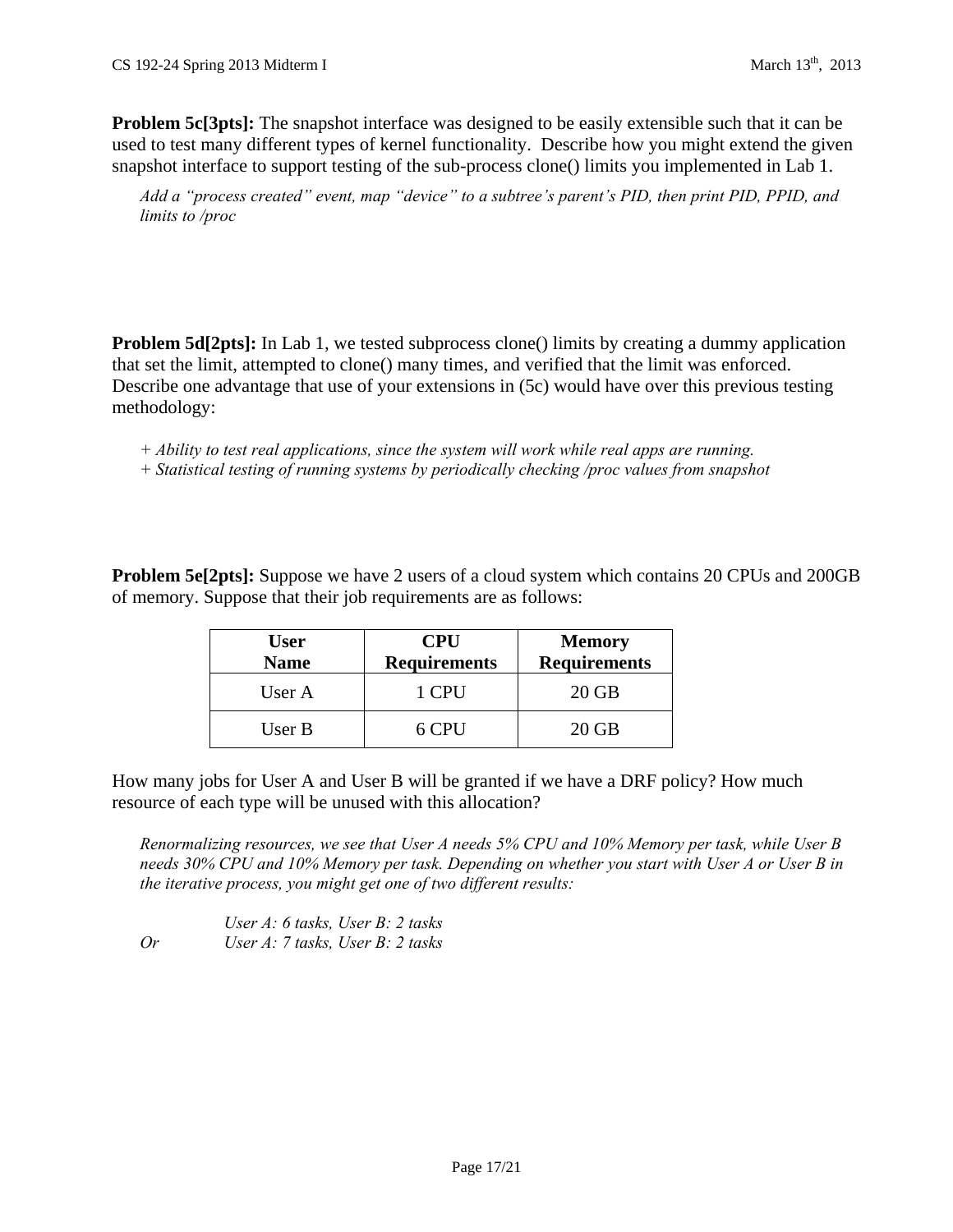**Problem 5f[2pts]:** Suppose you build a device driver that receives characters via an interrupt (such as a serial port) and places them on a FIFO queue in memory for later retrieval by applications. Explain (1) why you need to have some sort of synchronization between the device driver and system call code that retrieves information from the FIFO, and (2) explain why you cannot use a semaphore for this purpose.

*Because interrupts can occur at any time, the read() system call might be interrupted in the middle of updating the FIFO queue head/tail pointers. Consequently, we need synchronization between the various entities that access the FIFO queue. You cannot use a semaphore for this purpose because you are not allowed to sleep in the interrupt handler.*

**Problem 5g[3pts]:** You are trying to find Waldo! You've managed to do all sorts of fancy image processing magic such that you've identified each person, the color of their hat, and their position on the screen. This data has been placed into the following linked list, where "struct list\_head link" uses the Linux kernel's linked list implementation:

```
struct person { 
   struct list_head link; 
  u8 hat_r, hat_g, hat b;
   u16 posn; 
}
```
Write a method that searches a given list of people for the person whose hat color matches the given person's hat color (given as a tuple of red, green, blue). This function should return the position of the matching person, or "-1" on failure. Here is a prototype for one possibly useful macro:

```
/** 
  * list_for_each_entry -iterate over list of given type 
  * @pos: the type * to use as a loop cursor. 
 * @head: the head for your list. 
  * @member: the name of the list_struct within the struct. 
 */ 
#define list_for_each_entry(pos, head, member)
```
Place your code here:

```
u16 where_is_waldo(struct person *list, struct person *to_match) { 
   struct person * cur; 
   list_for_each_entry(cur, list, link) { 
        if ((cur->hat_r == to_match->hat_r) && 
             (cur->hat_g == to_match->hat_g) && 
             (cur->hat_b == to_match->hat_b)) 
           Return cur->posn; 
   }
```
}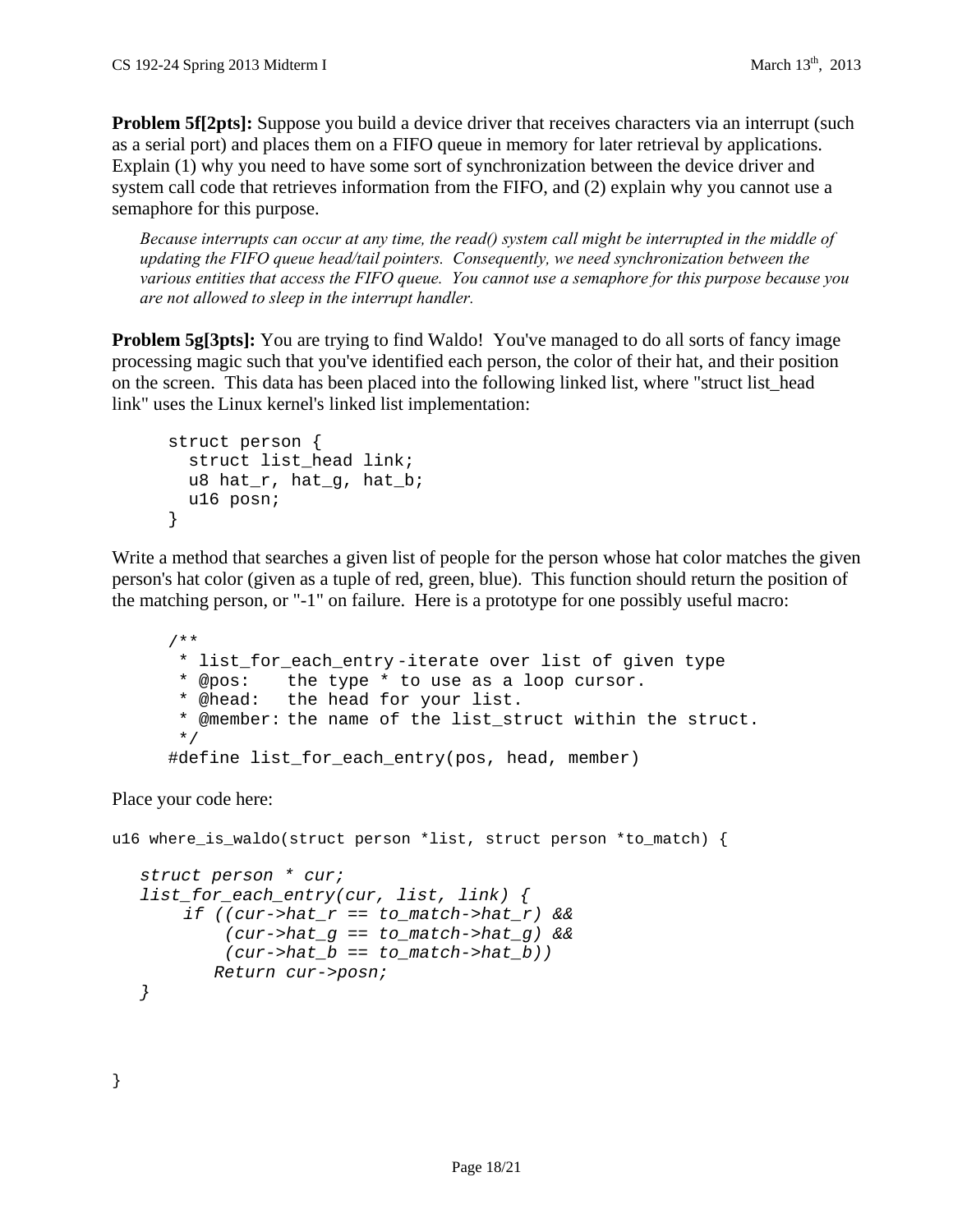# [ This page intentionally left blank]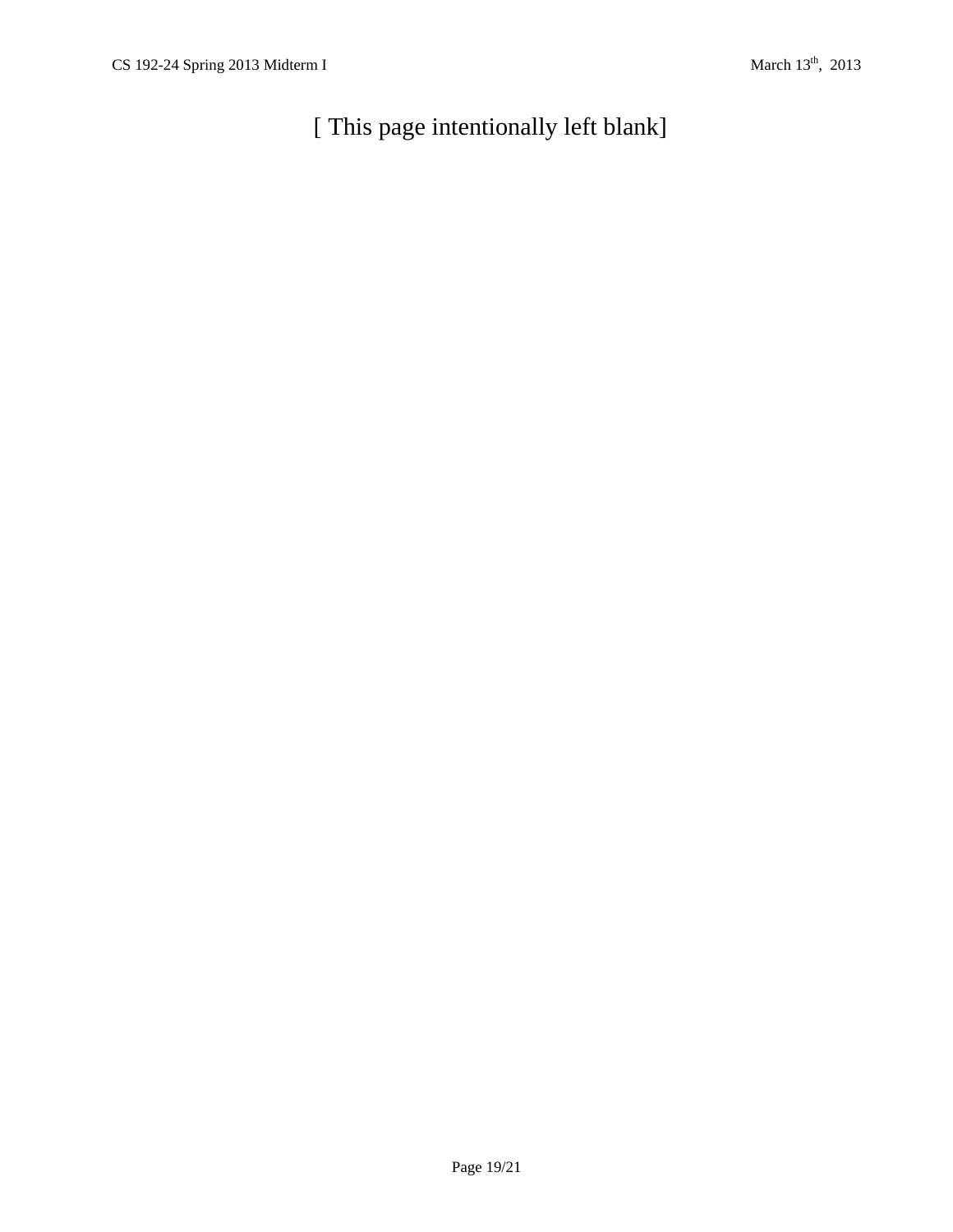[Scratch Page: Do not put answers here!]